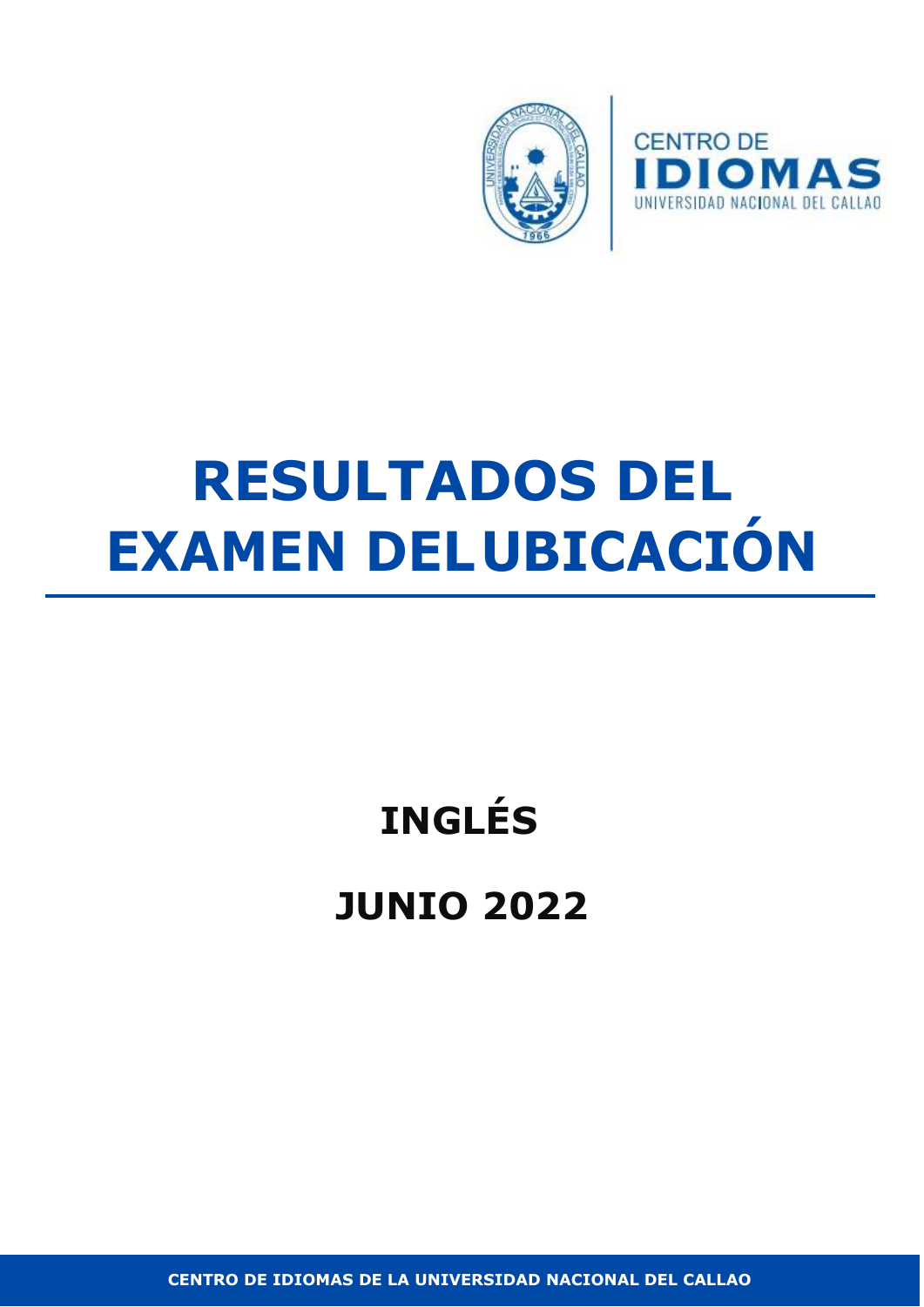### **ESCALA DE NIVELES**

#### **INGLÉS**

| <b>PUNTAJE</b> | <b>NIVEL CONVALIDADO</b> | <b>NIVEL DE UBICACIÓN</b> |
|----------------|--------------------------|---------------------------|
| $0 - 24$       | <b>NINGUNO</b>           | <b>INGLES BÁSICO 1</b>    |
| $25 - 34$      | <b>INGLES BÁSICO 1</b>   | <b>INGLES BÁSICO 2</b>    |
| $35 - 44$      | <b>INGLES BÁSICO 2</b>   | <b>INGLES BÁSICO 3</b>    |
| $45 - 54$      | <b>INGLES BÁSICO 3</b>   | <b>INGLES BÁSICO 4</b>    |
| $55 - 64$      | <b>INGLES BÁSICO 4</b>   | <b>INGLES BÁSICO 5</b>    |
| $65 - 74$      | <b>INGLES BÁSICO 5</b>   | <b>INGLES BÁSICO 6</b>    |
| $75 - 84$      | <b>INGLES BÁSICO 6</b>   | <b>INGLES BÁSICO 7</b>    |
| $85 - 89$      | <b>INGLES BÁSICO 7</b>   | <b>INGLES BÁSICO 8</b>    |
| $90 - 100$     | <b>INGLES BÁSICO 8</b>   | <b>INGLES BÁSICO 9</b>    |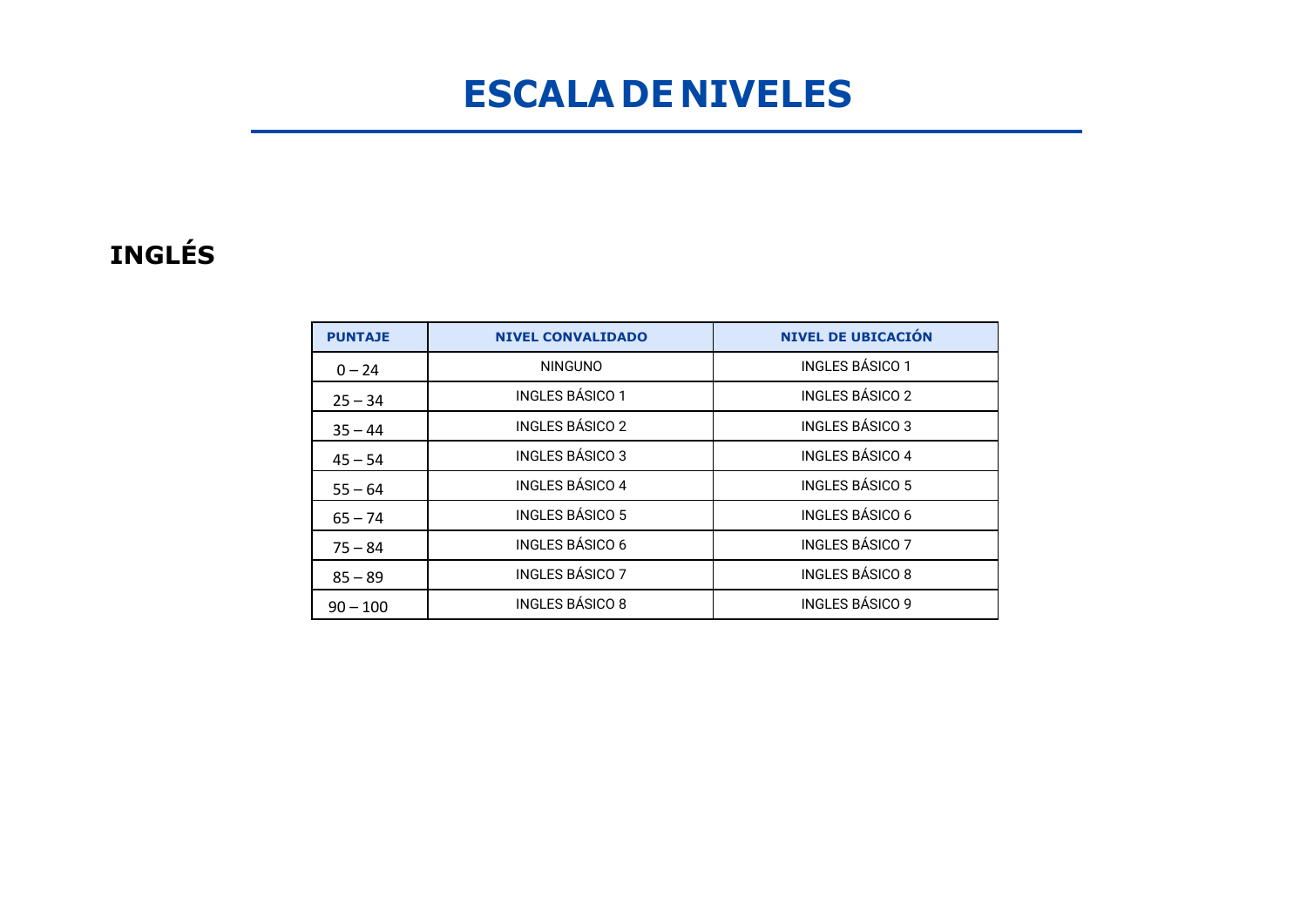## **RESULTADOS DE IDIOMA INGLÉS**

| <b>APELLIDOS Y NOMBRES</b>           | <b>PUNTAJE</b><br><b>FINAL</b> | <b>NIVEL DE UBICACIÓN</b>  |
|--------------------------------------|--------------------------------|----------------------------|
| <b>BUJAICO DE LA CRUZ LUIS ANGEL</b> | 45                             | <b>INGLÉSBÁSICO 4</b>      |
| CHICHIZOLA LOPEZ ALDO GABRIEL        | 66                             | <b>INGLÉSBÁSICO 6</b>      |
| DAVILA ORREAGA ALEX                  | 47                             | <b>INGLÉSBÁSICO 4</b>      |
| DE LOS SANTOS TERRONES GABREL JOSE   | 63                             | <b>INGLÉSBÁSICO 5</b>      |
| DELGADO BUSTAMANTE LUZIANNE          | 85                             | <b>INGLÉS INTERMEDIO 8</b> |
| ESPINOZA SARAVIA CESAR               | 48                             | <b>INGLÉSBÁSICO 4</b>      |
| FRANCO ROLANDO OSCAR ALEJANDRO       | 75                             | <b>INGLÉSBÁSICO 7</b>      |
| MENDOZA NOLORBE JUAN NEIL            | 79                             | <b>INGLÉSBÁSICO 7</b>      |
| <b>MOGOLLON ORDINOLA FARID</b>       | 66                             | <b>INGLÉSBÁSICO 6</b>      |
| MUNOZ YANEZ ARLETH ARIANA            | 62                             | <b>INGLÉSBÁSICO 5</b>      |
| <b>QUIROZ ARCE SANTOS YESSENIA</b>   | 10                             | <b>INGLÉSBÁSICO 1</b>      |
| <b>SACO PERALES FIORELLA MARIANA</b> | 92                             | <b>INGLÉS INTERMEDIO 9</b> |
| <b>SILVA TABOADA LUIS E</b>          | 59                             | <b>INGLÉSBÁSICO 5</b>      |
| TRAVESAÑO CRUZ WILSON YONEZ          | 24                             | <b>INGLÉSBÁSICO 1</b>      |
| URBANO CLEMENTE FLOR MELINDA         | 39                             | <b>INGLÉSBÁSICO 3</b>      |
| <b>VELASQUEZ MARIN RICHARD</b>       | 49                             | <b>INGLÉSBÁSICO 4</b>      |
| <b>VENTURA ESPINOZA KEREN</b>        | 56                             | <b>INGLÉSBÁSICO 5</b>      |
| YANGALI CCANTO MARGARITA ESMITH      | 22                             | <b>INGLÉSBASICO 1</b>      |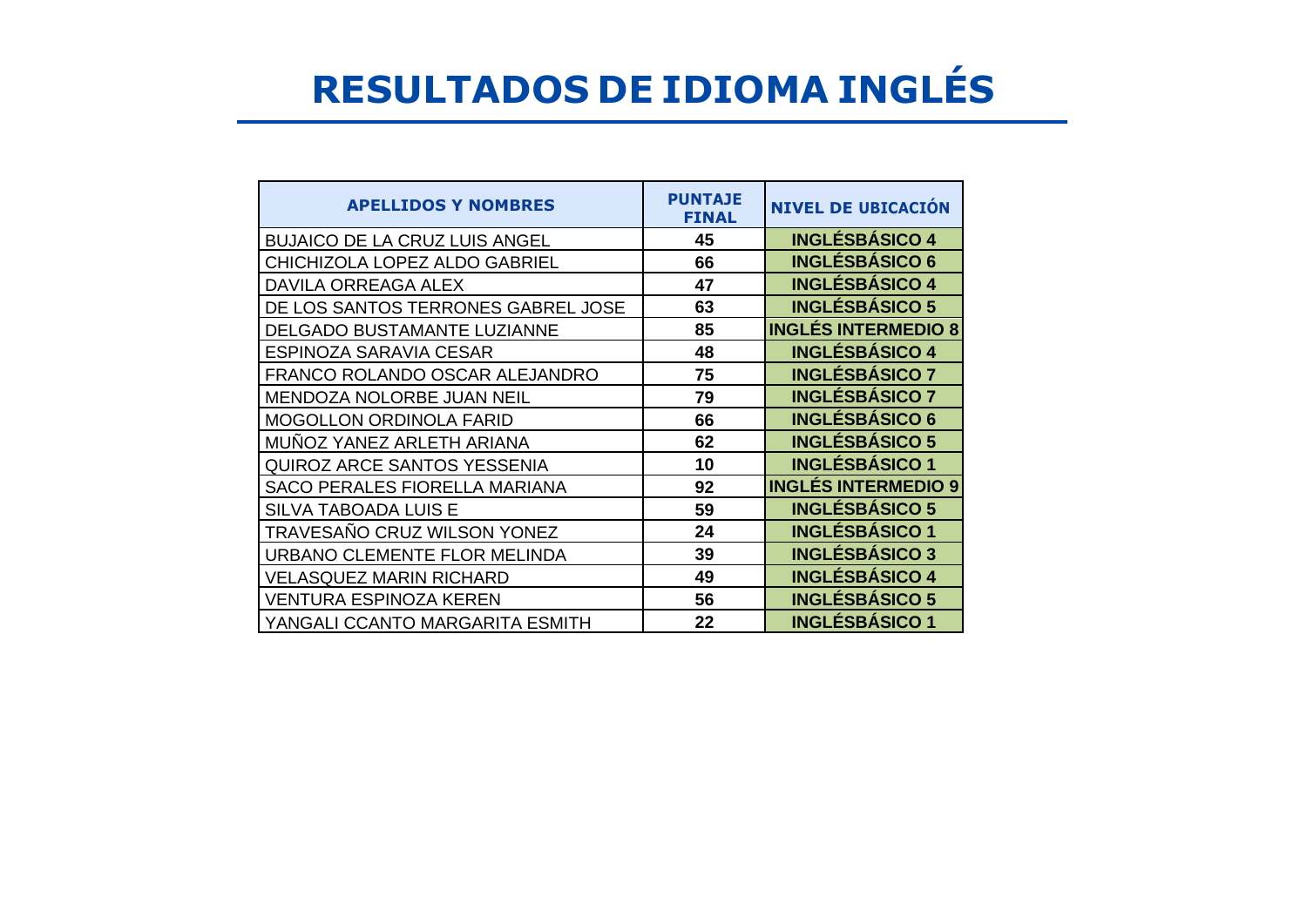### **ESCALA DE NIVELES**

#### **PORTUGUÉS**

| <b>PUNTAJE</b> | <b>NIVEL CONVALIDADO</b> | <b>NIVEL DE UBICACIÓN</b> |  |  |
|----------------|--------------------------|---------------------------|--|--|
| $0 - 30$       | <b>NINGUNO</b>           | PORTUGUÉS BÁSICO 1        |  |  |
| $31 - 41$      | PORTUGUÉS BÁSICO 1       | PORTUGUÉS BÁSICO 2        |  |  |
| $42 - 52$      | PORTUGUÉS BÁSICO 2       | PORTUGUÉS BÁSICO 3        |  |  |
| $53 - 69$      | PORTUGUÉS BÁSICO 3       | PORTUGUÉS BÁSICO 4        |  |  |
| $70 - 100$     | PORTUGUÉS BÁSICO 4       | PORTUGUÉS BÁSICO 5        |  |  |